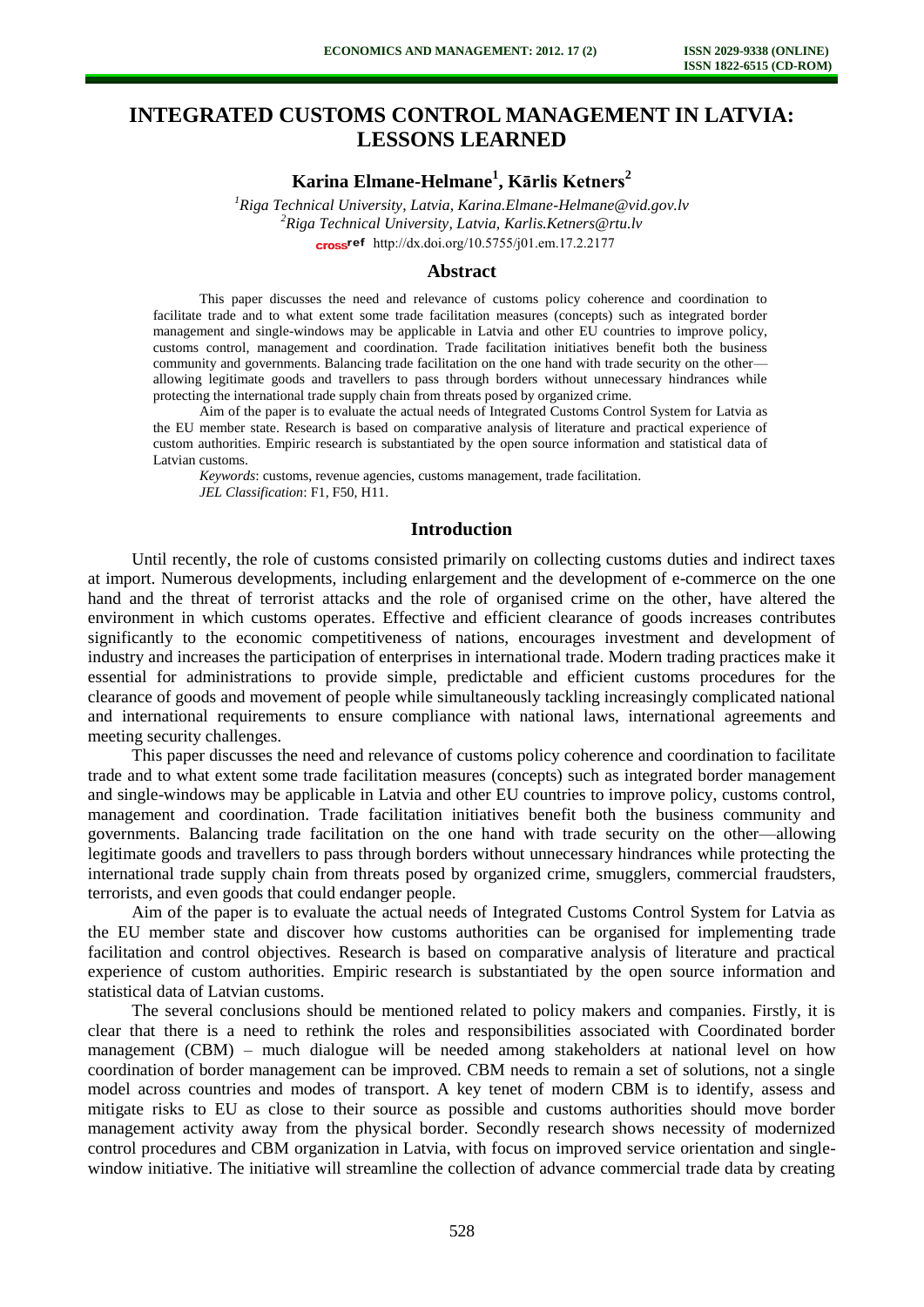a single electronic interface for businesses to submit information to meet import/export regulatory requirements and benefit the trade community by increasing competitiveness, reducing delays and improving the clearance and release times of goods. Additionally, expansion of the benefits within trusted trader and travellers programmes is considered (1-4, 5).

## **The role of the customs**

The process of globalization is one of the remarkable processes today. The role of globalization on national economies is huge, that's why growing need to monitor this development and the impact of the consequences of this process monitoring and control. Globalization is associated with a variety of more fundamental areas of life such as economic, social, technological, political and other changes. This process of transformation of the different regions of the world linking the form of a growing movement of goods, services, people, capital, information, technology international exchange, which provides great opportunities for development. But globalization also includes a variety of risks, including hidden, that related to security and safety. For example as of the types of process control can be mentioned custom operation.

Until recently, the role of customs consisted primarily on collecting customs duties and indirect taxes at import. Numerous developments, including enlargement and the development of e-commerce on the one hand and the threat of terrorist attacks and the role of organized crime on the other, have altered the environment in which customs operates. Effective and efficient clearance of goods increases contributes significantly to the economic competitiveness of nations, encourages investment and development of industry and increases the participation of enterprises in international trade. Modern trading practices make it essential for administrations to provide simple, predictable and efficient customs procedures for the clearance of goods and movement of people while simultaneously tackling increasingly complicated national and international requirements to ensure compliance with national laws, international agreements and meeting security challenges.

As the world developments is nowadays the key functions of customs authorities should be providing in high quality. The key functions of customs authorities are:

- Safeguard function to protect domestic producers from foreign competition, from the classical or conventional smuggling prohibited goods;
- Legal merchandising function to support businesses by giving them various privileges, thereby contributing to the development of entrepreneurship;
- Static function a function for recording data on foreign trade volumes for analysis;
- The fiscal function shows how the customs authorities collect taxes in the budget.

Customs control has become more important and more complex. World have increased the requirements of public security, but customs is to maintain a balance between control and trade facilitation measures, including the duty to ensure accurate calculation and collection, and ensure the correct application procedure. Customs policy should be not only beneficial to international trade, but should realize the control issues, without unnecessary barriers to trade processes. Also important is to emphasize the limited available resources - both human and financial.

Lack of resources provides, that should evolve be by optimizing existing resources and to introduce measures that would contribute to the development.

Efficiency need to interact with both the business and the various bodies, including government departments, organizations, various associations. Ideally, cooperation can be increased at three different levels: intra-agency, inter-agency at a national level, and inter-agency at an international or regional level.

Latvia has joined the European Union's Single Market the considerable time ago (since 2004). During this time, in the customs authorities work was made a significant changes. The changes have affected the clearance process and it's implementing up to now. The numbers of processes are implemented, to provide the facilitation of customs formalities. In recent years, customs authorities around the world and particularly in the European Union attaches great importance to the activities called for the introduction of improved cooperation with customs clients, as well as easier and more understandable to the customs formalities, the customs procedures have a significant impact in the development of national competitiveness.

It is obvious that this new processes are not effective enough, witch in Latvian case shows with the several things:

Line for external borders. There is not enough fast and effective control, co-operation with foreign customs authorities, resulting in queuing at the border;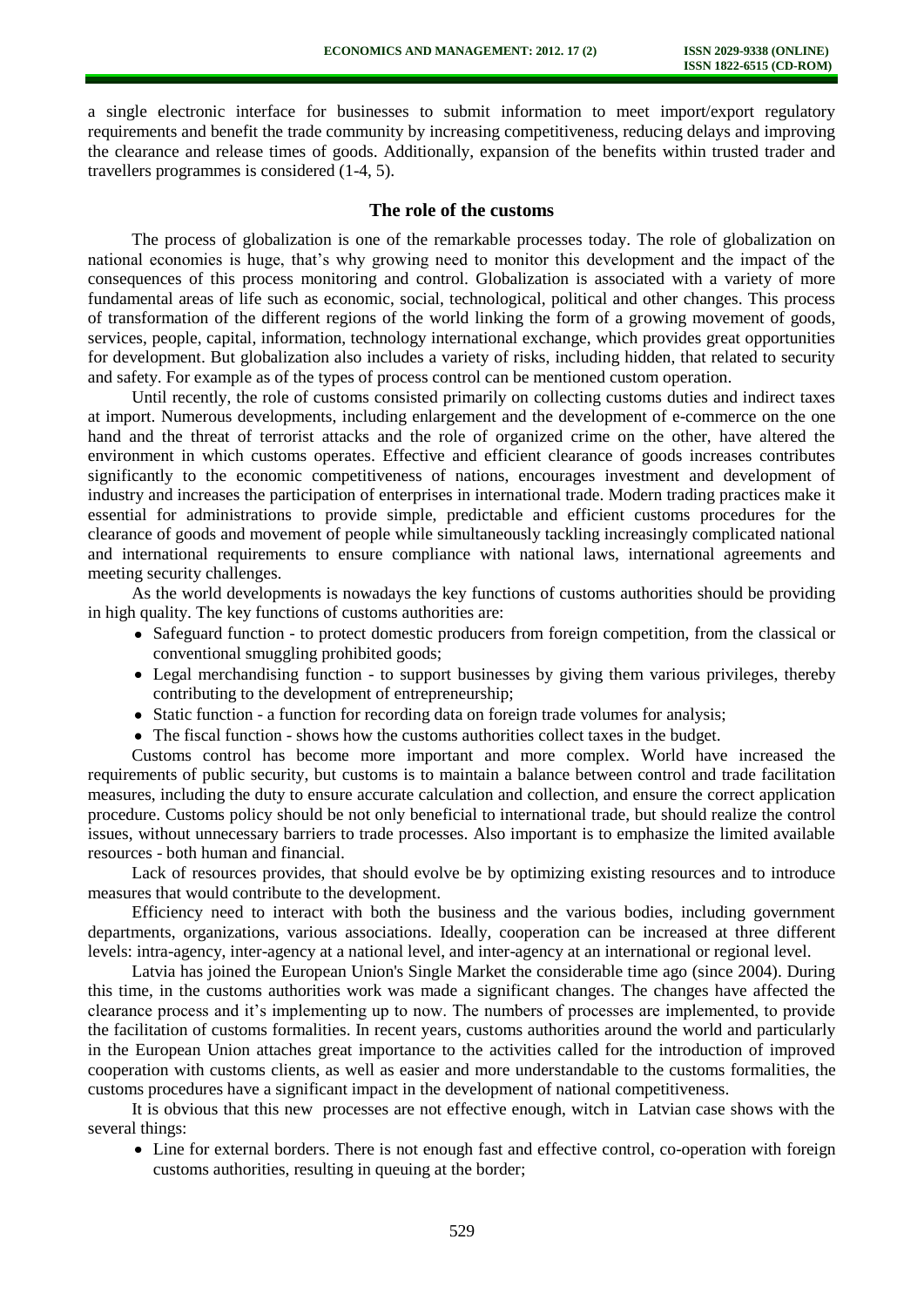- A large amount of traffick that continues to grow. Especially it's applies to the traffick of the excise goods. For now, this problem is solved by the internal law of regulation, which provides "legal contraband" reduction, but this method is not efficient enough, cause it's aimed to limited the traffick, but not so solved the problem.
- Take measures to stimulate the development of fair competition. In one of the forms of customs control, customs audits are performing one of the highest in the European Union and more than 90%. Of course, that importers are selected using a risk analysis, the number is relatively small, but tests show there are several problems in this area.

Ideally, the test would be a great number of importers, who are acting in compliance and regulatory requirements which are found only minor errors of negligence, but the current situation is indicative of a problem, that should be solved. For now situation is complicated and shows that a considerable number of the importers, either not familiar with their work sphere, which gives them the opportunity deal with that without making the mistakes and comply certain requirements, or the importer are not interested to operate under the fair competitive conditions

Should apply the harsher penalties, in cases where the importers are not interested in running a fair competitive market, for linked the promotion of fair trade. Now, with the changes in Latvia's national legislative enactments penal sanctions are reduced.

On the other hand, in cases when the importers sufficiently unfamiliar with its activity sphere, they can have all forms of assistance and support. If the importer is interested to cooperate and is considerate as a supporter of the fair trade, it should have all the support. Supporting with the dissemination of information, advice and even individual cooperation, as well as the deduction.

Customs performance indicators, as well as improving the economy as a whole to ensure fast, accurate flow of people and goods across the external borders, which does not unnecessarily impede the parties. The customs authorities shall maintain a balance between control and trade facilitation, and do not forget about safety and security. To ensure that these functions are understood to be introduced and the resulting benefit from it.

Profitable customs authorities, the state representative should work closely with businesses to identify their priorities for the work, the specificity of their activity in difficult environments - that is to say take a host role, should seek the unsettling things and find a compromise that will satisfy the parties to over-burden businesses in its business and the customs authorities be able to provide their essential quality of execution.

Here appears a need to implement a single Windows method and priorities for action by the Customs authorities. Nowadays, e-environment allows you to navigate to the single window principle, which provides for customs procedures simplification, rationalisation and modernisation, which will make a substantial perspective, such as simple business.

#### **Border management**

The most disruptive obstacles present themselves simply as lack of coordination between government agencies at the border. This lack of coordination leads to poor data sharing, duplicative procedures and a level of inefficiency that results in delays, product deterioration, and overall reduced profitability.

In order to address this degree of disorganization, a country must undertake initiatives to increase interoperability at the border. This interoperability is often referred to as coordinated border management (CBM) or integrated border management (IBM). These terms, while seemingly different, both focus on the same goal: increasing trade efficiency. Increased efficiency improves productivity, reliability, and profitability for all parties involved. Furthermore, to achieve the goal of efficient trade flows across national borders, a country must address pivotal elements of coordination, including, but not limited to, data flow (accumulation, sharing, and dissemination), authority and responsibility at the border, existing trade infrastructure (physical, technological, and organizational), legislation and regulation of border activities, and funding availability for project development.

This process can seem daunting and resource-intensive at times; however, implementing CBM does not need to be complicated and/or expensive. There are many ways to increase border interoperability, from streamlining data flows to developing an electronic single window. CBM is attainable and coordination between agencies is the way forward (4).

In order to improve customs control and risk analysis of effectiveness, reduce opportunities for fraud and simplify the customs clearance process, reducing customs formalities necessary time and costs for both businesses and public institutions, thus contributing to economic development and legal trade, the EC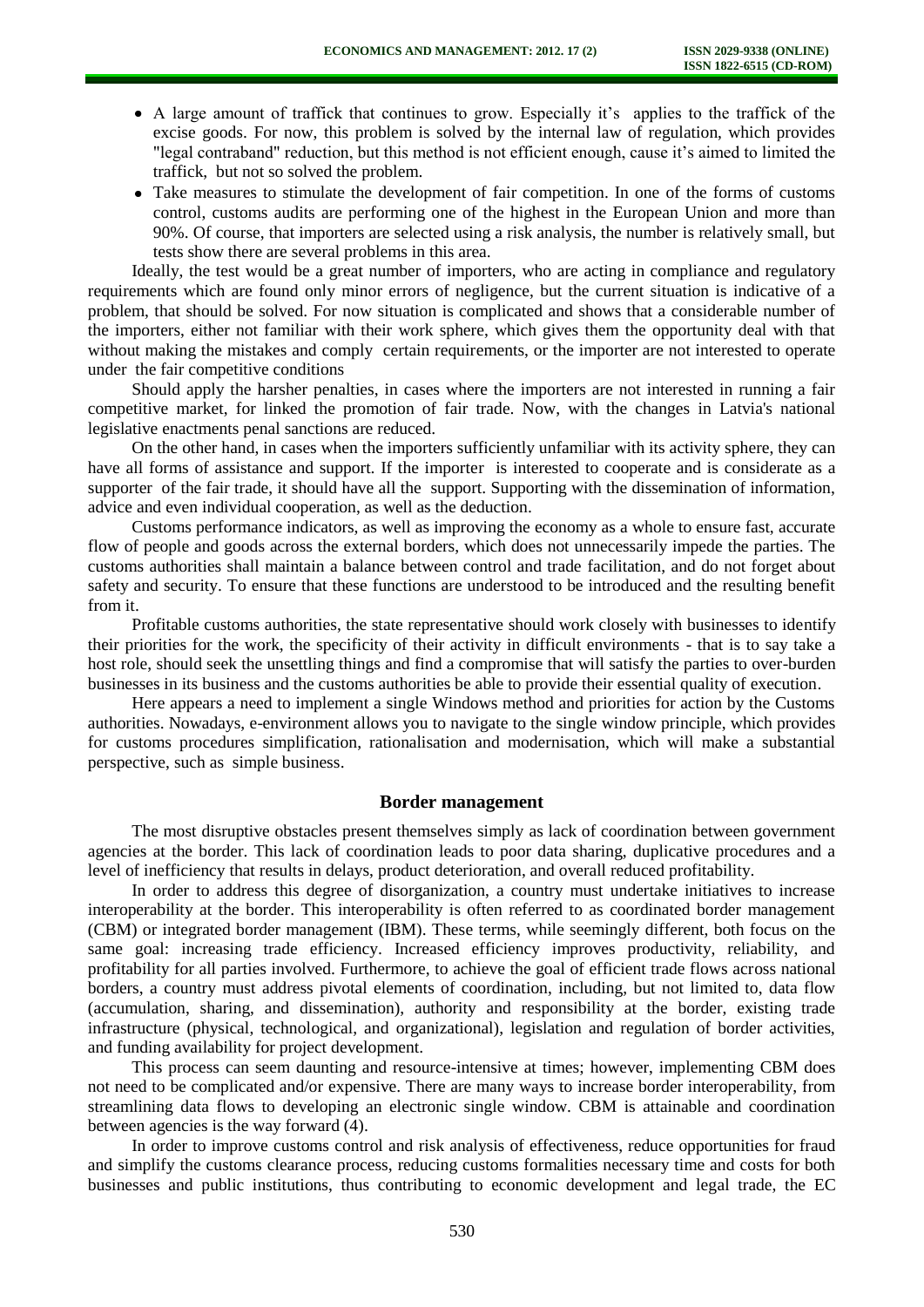(European Community) and the EU (European Union) Member States have decided to build an integrated electronic information exchange system based on trading systems and the system re-use for customs purposes. According to the strategy in the EC and EU member states to develop electronic systems that provide data exchange between the customs authorities and economic operators in all EU Member States and between customs authorities and other public agencies involved in the clearance of goods and control the process, thus providing an electronic or paperless customs environment. According to EU laws and regulations specified in the EU Member States' customs authorities until 2013 to introduce an electronic or paperless customs environment.

## **E-customs project implementation in Latvia**

Ensuring EU legislation requirements, the Latvian customs since 2006 is launched e-Customs project. According to the EC and EU member states developed multi-annual strategic e-customs implementation plan for e-customs project implementation takes place in several stages.

The previous period, which ended July 1, 2009, was introduced in the Export Control System and the Import Control System, which provides export declaration, as well as exit and entry summary declaration, electronic filing, and processing, automated risk analysis of the risk criteria and electronic data interchange between EU Member States. A system are integrated Operators Registration and Identification System (EORI) in connection with an EC Central Economic Operators System (EOS) and provides data exchange for Latvian and other EU countries to persons established in the EORI system, including the AEO (Authorised Economic Operator). This phase was financed from the state budget.

The next phase of development takes place on the European Regional Development Fund allocation, according to the Latvian customs authorities to develop e-customs Latvian implementation project. The following are publicly available information related to this project (6).

2013 to continue the e-customs implementation, realizing future project phases. Continuing e- customs processes, the first phase of a system of base will be the introduction of new customs information system, thus forming a single customs electronic data processing system (EMDA).

Currently, Latvian customs clearance process is carried out using the following customs information systems:

- 1) Export Control System, which is formed of export customs procedures, including the exit summary declaration;
- 2) The customs declaration for the automated processing system ASYCUDA  $+$ , which is formed of imports (import) customs procedures;
- 3) Import Control System (ICS), which are electronically submitted and processed for entry summary declarations for risk analysis before the actual import of goods;
- 4) Transit system, which is formed of the transit procedure.

According to EU legislation requirements in the EU Member States to progressively implement secure, integrated and interactive electronic customs systems in order to ensure that the data contained in customs declarations, documents accompanying the goods, customs permits and other customs documents, electronic filing and exchange across the EU, as well as to exchange other information related to the customs operation and control functions (eg risk analysis).

1 May 2004, Latvian customs transit, export and import customs procedures, the presentation was used for automated customs declaration processing system  $\text{ASYCUDA}$  + + which is based on the DOS operating system that is obsolete, is not flexible and thus cannot provide the EU requirements for the new customs information systems. It is not possible to modify it to provide online data exchange with other European countries.

Thus, since the Latvian accession to the EU on 1 May 2004, in compliance with EU requirements was to provide electronic exchange of data between EU Member States on the transit procedure, the data was introduced in the New Computerized Transit System (NCTS).

Entered into force on 1 July 2007 the EU legislation requires the provision of electronic data exchange with the EU countries with the export customs procedure data. Thus, Latvian initially as a temporary solution was implemented in the EC software developed by ECN + and parallel to, the work on a new national export control systems, the platform was developed as the Import Control System, which also successfully introduced on 1 July 2009. These systems provide the EU legislative requirements of the safety and security - entry and exit summary declarations and processing.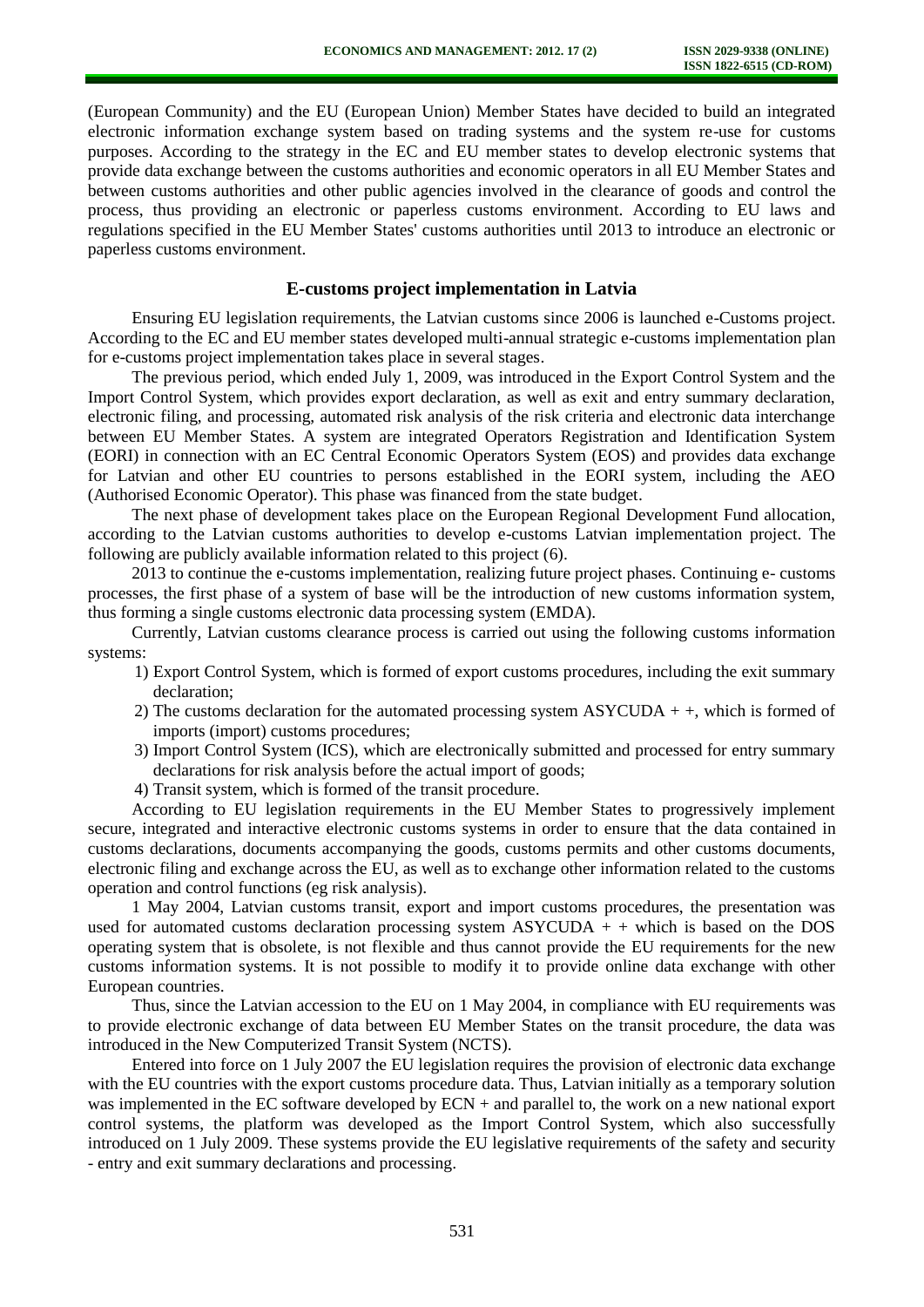The next requirement is to highlight the EU Member States, concerning the import procedure eenvironment. By 2013 the EU Member States must import procedures Electronic data interchange, with the introduction of the principle of centralized clearance. ASYCUDA  $+$  + is unable to provide the EU regulatory requirements for interoperability and data sharing between EU Member States.

## **Benefits of the e-customs**

EMDA will ensure that EU laws and regulations are complied with, e-office environment, and will include an electronic customs declaration and the lodging and processing of data between enterprises, the EU Member States' customs authorities and other competent authorities, and will gradually load the supporting documents electronically. The introduction of EMDA, will achieve the following key legislative goal - highclearance process, risk analysis and control the level of efficiency, reduced administrative costs for both businesses and public institutions, reduced opportunities for fraud.

### The result:

– will be met in the EU legislative requirements:

- The European Parliament and the Council of the 2008th On the 23rd Whereas Commission Regulation (EC) Nr.450/2008 establishing the Community Customs Code (Modernized Customs Code);
- The European Parliament and Council Decision of 15 January 2008 70/2008/EC of electronic customs and trade environment;
- will provide an electronic customs information between economic operators, EU Member States' customs authorities and other competent authorities;
- will ensure a unified working environment for both traders and customs officers;
- harmonizing and standardizing the data to the existing customs and processes that will reduce the data transmitted and the volume of documents, as well as the opportunity to once again use the information provided, including the necessary controlling for other public authorities;
- will be an increased clearance process, risk analysis and control the level of efficiency, reduced opportunities for fraud;
- as public authorities and the business will decrease administrative costs, and accelerate the movement of funds business (including VAT refund receipt, release of surety, etc.)

The introduction of electronic customs environment will ensure the electronic customs declaration and the exchange of data between the EU Member States' customs authorities, economic operators and other goods in the process of the participating national institutions. Paper Customs Declaration and accompanying documents will be replaced by electronic documents will be carried out and the harmonisation and standardisation process by reducing customs and other bodies submit data and documents, thereby increasing the customs clearance process and control effectiveness, reducing the administrative costs of customs clearance of goods, raising. The average Latvian is drawn 450,000 customs declarations (transit - 187 263 declarations, Imports - 141 261 declarations, Export - 91 998 declarations, Etc.). An average of one paper declaration shall take 40-50 minutes. Declaration for the electronic presentation medium required 10-20 min.

Automated import and export systems, single point of access and "one window" environment will be a system of export control and import control systems-based platforms, as far as possible the use of predesigned templates, using the existing classifiers. Electronic customs systems planned to be implemented as an integrated package - Electronic customs data processing system. Thereby reducing both the development and maintenance costs, which together account for about 30% savings.

EMDA system scenario

• A trader enters into a contract with the State Revenue Service (the customs authorities of Latvian State Revenue Service under / composition) of the Customs information systems.

• The merchant submits the information electronically for goods entering or leaving the Community, before the actual import or export, by the entry and exit summary declarations. Once you have submitted the entry and exit summary declaration, the customs authorities shall carry out a risk analysis.

• Automated Export System and Automated Import System will provide a fully automated customs declarations data reception, processing and control, regardless of the participating Member States' customs authorities, the number and location, and regardless of the Member State in which the procedure is initiated and the conclusion. This means that will ensure electronic exchange of data between economic operators and customs authorities of any Member State, even when the actual export of goods / imports in another Member State than that in which he is established and has submitted data. This will provide more efficient customs procedures, the exercise of centralized clearance approach.